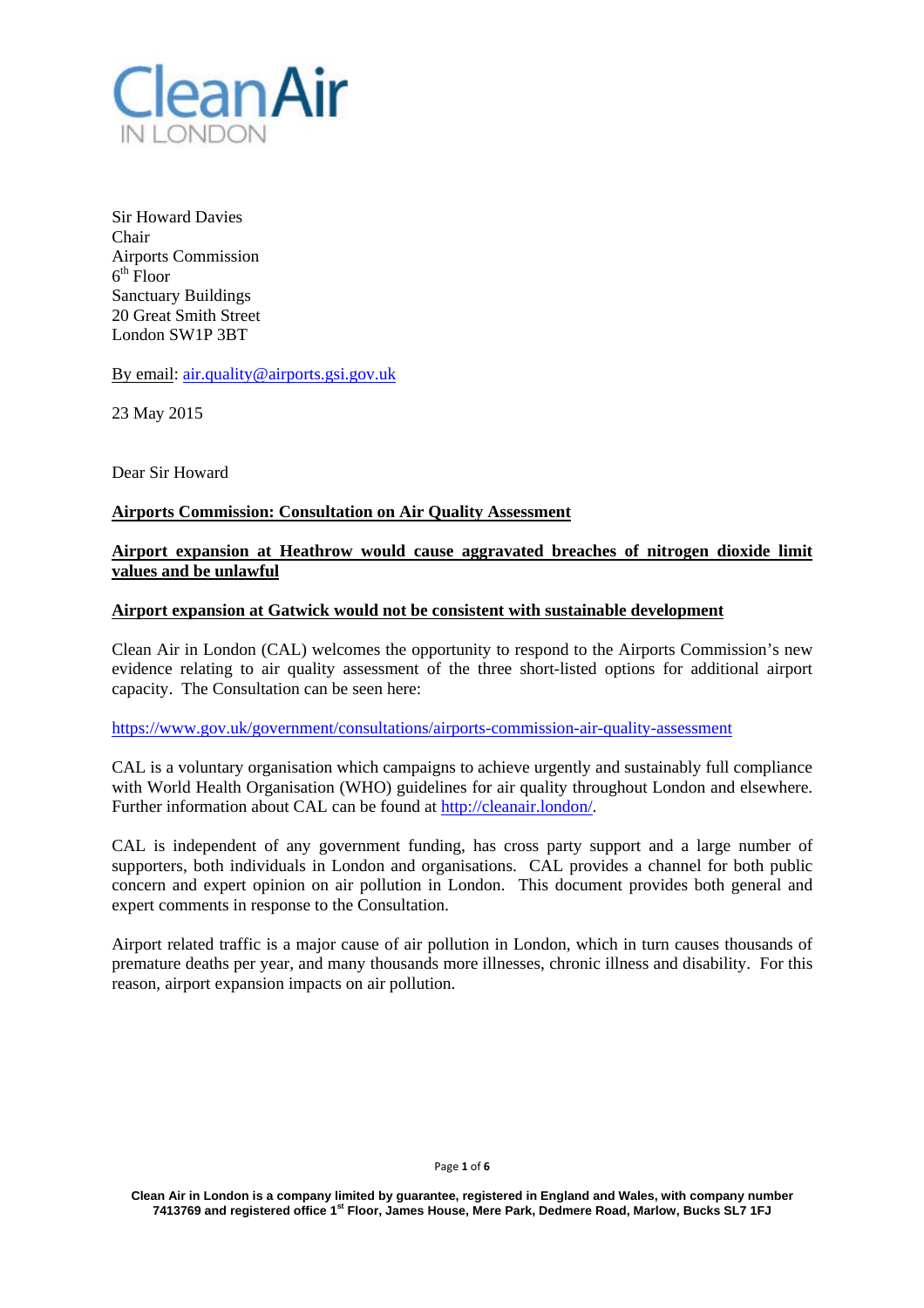

## **Background**

We refer to the recent judgments of the Supreme Court in ClientEarth versus Defra and the Court of Justice of the European Union:

https://www.supremecourt.uk/cases/uksc-2012-0179.html

Separately, it is open to the European Commission to pursue infraction proceedings against the UK for exceedances of  $NO<sub>2</sub>$  limit values since 2010, including in the Greater London zone, and it commenced this process in February 2014. You will understand that this is wholly separate to the Government's responsibilities to the Supreme Court. For details:

http://cleanair.london/hot-topics/europe-at-its-best-takes-legal-action-against-uk-at-its-worst-on-airpollution/

You may be aware of guidance published by Environmental Protection UK (EPUK) in 2010. That guidance has been updated by EPUK and the Institute of Air Quality Management<sup>1</sup>. However, neither EPUK's 2010 guidance nor the updated guidance takes account of or correctly states the significance of the very recent legal developments which have clarified to the law. For that reason *inter alia* it is our view that the guidance is flawed in important respects.

The legal judgments, letter of clarification previously from the European Commission to CAL (attached), Directive 2008/50/EC on ambient air quality and cleaner air for Europe and prospect of escalating infraction action make clear *inter alia* that: NO<sub>2</sub> limit values must be achieved urgently and 'as soon as possible' to protect public health; limit values are absolute obligations that must be attained irrespective of cost; limit values apply everywhere with three exceptions; limit values must not be exceeded once attained; and where air quality is 'good', Article 12 of the directive applies i.e. Member States shall not only maintain the levels below the limit values but also "endeavour to preserve the best ambient air quality compatible with sustainable development".

You will be aware that Defra identified the roads around Heathrow airport as having among the highest illegal levels of NO<sub>2</sub> in the UK still by 2030 **even without airport expansion**:

http://www.howpollutedismyroad.org.uk/hotspots.php

https://www.gov.uk/government/publications/50-highest-modelled-nitrogen-dioxide-no2 concentrations

CAL also brings to your attention its analysis and complaint to the European Commission about breaches of air quality laws arising from the suspension of the M4 bus lane:

http://cleanair.london/legal/government-treats-limit-values-with-contempt-by-m4-bus-lane/

<sup>&</sup>lt;sup>1</sup> http://cleanair.london/wp-content/uploads/CAL-304-EPUK-IAQM-air-quality-planning-guidance Final-130515.pdf

**Clean Air in London is a company limited by guarantee, registered in England and Wales, with company number 7413769 and registered office 1st Floor, James House, Mere Park, Dedmere Road, Marlow, Bucks SL7 1FJ**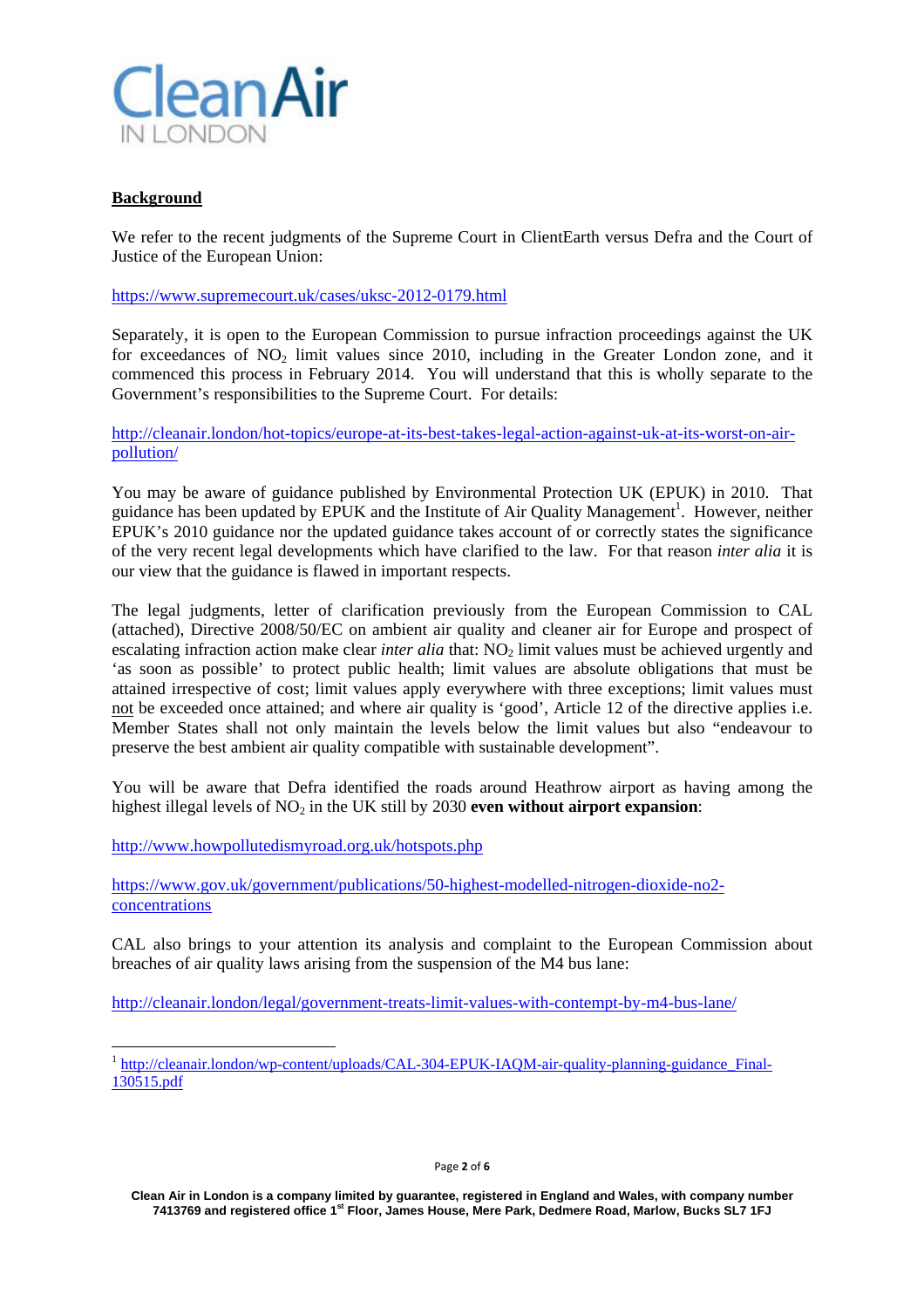

### **Airports Commission options**

We have seen Jacobs report titled 'Module 6: Air Quality Local Assessment Detailed Emissions Inventory and Dispersion Modelling' prepared for the Airports Commission and dated May 2015:

https://www.gov.uk/government/uploads/system/uploads/attachment\_data/file/426241/air-qualitylocal-assessment-report.pdf

This report states that: *"The assessment has considered changes within a "Principal AIRPORTS COMMISSION AIR QUALITY: Executive Summary ASSESSMENT ii Study Area", which encompasses a 2km radius around each Scheme boundary, and a "Wider Study Area", which includes all roads for which a significant change in traffic has been forecast" (Executive summary pages i and ii).*

In CAL's view, this is not sufficient to assess impacts of air pollution since even very slight worsening of air pollution may be unlawful where limit values are exceeded.

### **Gatwick Airport Second Runway Scheme (Gatwick 2R)**

The Conclusions on page 56 of the report are:

*"The principal conclusions of this assessment with respect to the Gatwick 2R Scheme are:* 

- *The Scheme would not affect compliance with the current NECD and Gothenburg Protocol obligations. If the NECD obligation is tightened in line with current proposals, the UK would exceed the obligation with or without Gatwick 2R. The incremental emissions associated with Gatwick 2R represent a very small fraction of the proposed obligations;*
- *The Scheme would not cause any exceedences of the Limit Value or air quality objective for NO2, and would not delay Defra achieving compliance with the Limit Value in the relevant zone. The proposals for the Gatwick 2R Scheme include realignment of the A23 to the east, but it is not possible to replicate Defra's PCM predictions at this realigned link, nor is it possible to confirm whether this new link would be included in the PCM model (due to lack of public exposure) and no further assessment can be provided;*
- *The Scheme would not cause any new exceedences of the Critical Level (for NOx) or the lower band of the Critical Load (for nitrogen deposition), at any designated habitat. The Scheme would increase NOx concentrations in locations where the Critical Level is already exceeded (but as noted in Chapter 2, Defra's interpretation of the Directive is that the Critical Level does not strictly apply at these sites;*
- *The Scheme would worsen air quality (in terms of annual mean NO<sub>2</sub> concentrations) at about 21,000 properties; and*
- *The total costs of the increases in NOx and PM10 emissions over the 60 year appraisal period, based on the unmitigated change in mass emissions with the Gatwick 2R Scheme in place, are £73.6m and £246.9m respectively."* **CAL emphasis**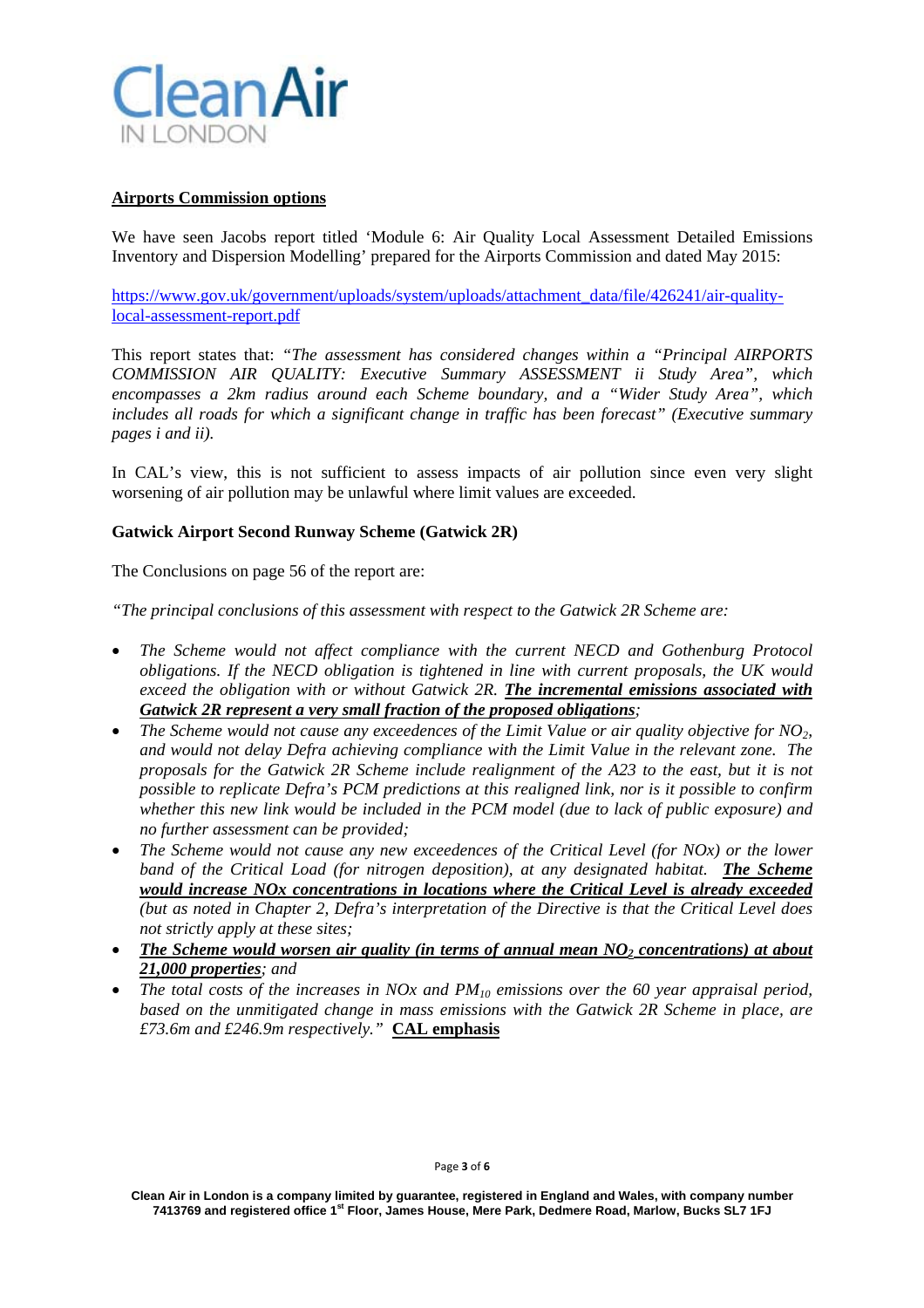

## **Heathrow Airport Northwest Runway Scheme (Heathrow NWR)**

The Conclusions on page 79 of the report are:

*"The principal conclusions of this assessment with respect to the NWR Scheme are:* 

- *The Scheme would not affect compliance with the current NECD and Gothenburg Protocol obligations. If the NECD obligation is tightened in line with current proposals, the UK would exceed the obligation with or without Heathrow NWR. The incremental emissions associated with Heathrow NWR represent a very small fraction of the proposed obligations;*
- *The Scheme would not cause any new exceedences of the Limit Value or air quality objective for NO2. However, the incremental change associated with Heathrow NWR would cause the Bath Road (A4) sector PCM road links to have a marginally higher concentration in 2030 (48.7 µg/m3 ) than the Maximum PCM Predicted Concentration in the Greater London*  Agglomeration (which is 48.6  $\mu$ g/m<sup>3</sup> and occurs at Marylebone Road). The unmitigated *Heathrow NWR Scheme would thus delay Defra's predicted date for achieving compliance with the Limit Value. The proposals for the A4 Bath Road in the Heathrow NWR scenario are to realign the road northwards and then to the east around the boundary of the airport, but it is not possible to replicate Defra's PCM predictions at these realigned links, nor is it possible to confirm whether these new links would be included in the PCM model (due to lack of public exposure) and no further assessment can be provided.*
- *The Scheme would cause a new exceedence of the Critical Level at the South West London Waterbodies RAMSAR/SPA and Wraysbury Reservoir SSSI. However, the UK Government's interpretation is that the Critical Level does not strictly apply at this location. The Scheme would not cause any exceedences of the lower band of the Critical Load (for nitrogen deposition) at any designated habitat;*
- *The Scheme would worsen air quality (in terms of annual mean NO<sub>2</sub> concentrations) at about 47,000 properties; and*
- *The total costs of NOx and PM10 over the 60 year appraisal period, based on the unmitigated change in mass emissions with the Heathrow NWR Scheme in place, are £94.2m and £863.5m respectively."* **CAL emphasis**

### **Heathrow Airport Extended Northern Runway Scheme (Heathrow ENR)**

The Conclusions on page 103 of the report are:

*"The principal conclusions of this assessment with respect to the ENR Scheme are:* 

- *The Scheme would not affect compliance with the current NECD and Gothenburg Protocol obligations. If the NECD obligation is tightened in line with current proposals, the UK would exceed the obligation with or without Heathrow ENR. The incremental emissions associated with Heathrow ENR represent a very small fraction of the proposed obligations;*
- *The Scheme would not cause any new exceedences of the concentration at which the Limit Value is set, or any exceedences of the air quality objective for NO2. However, the incremental change associated with the unmitigated Heathrow ENR would cause the Bath Road (A4) sector PCM road links to have a higher concentration in 2030 (55.8*  $\mu$ *g/m<sup>3</sup>) than the Maximum PCM*

**Clean Air in London is a company limited by guarantee, registered in England and Wales, with company number 7413769 and registered office 1st Floor, James House, Mere Park, Dedmere Road, Marlow, Bucks SL7 1FJ**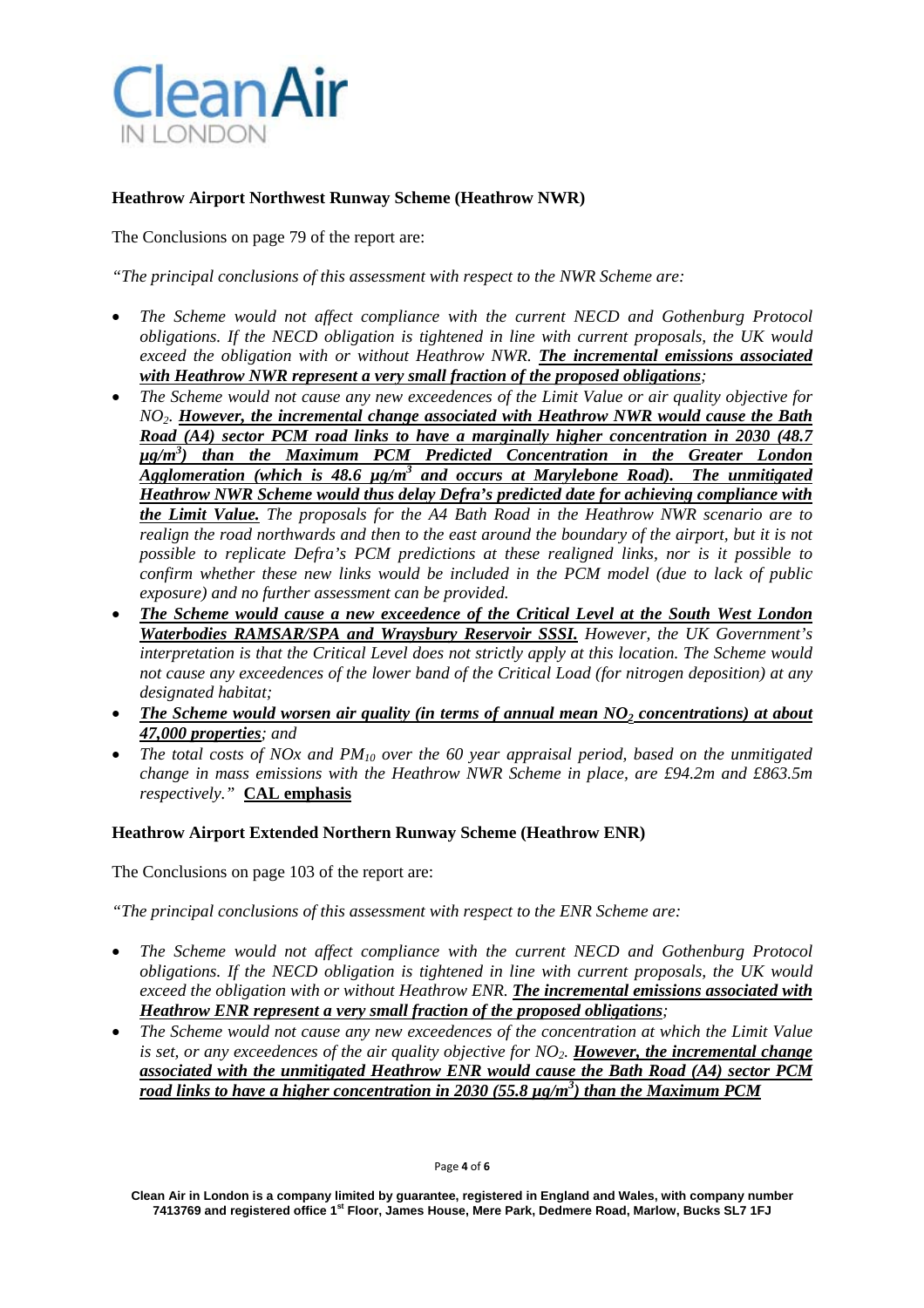

*Predicted Concentration in the Greater London Agglomeration (which is 48.6 µg/m3 ). The unmitigated Heathrow ENR Scheme would thus delay Defra in achieving compliance with the Limit Value;* 

- *The Scheme would cause a new exceedence of the Critical Level at the South West London Waterbodies RAMSAR/SPA and Wraysbury Reservoir SSSI. However, the UK Government's interpretation is that the Critical Level does not strictly apply at this location. The Scheme would not cause any exceedences of the lower band of the Critical Load (for nitrogen deposition) at any designated habitat;*
- *The Scheme would worsen air quality (in terms of annual mean NO<sub>2</sub> concentrations) at about 39,000 properties, but would improve air quality at about 6,600 properties; and*
- The total costs of NOx and PM<sub>10</sub> over the 60 year appraisal period, based on the unmitigated *change in mass emissions with the Heathrow ENR Scheme in place, are £69.6m and £618.7m respectively."* **CAL emphasis**

## **CAL's response**

It is apparent from the documents published by the Airports Commission that:

- both Schemes for airport expansion at Heathrow would cause aggravated breaches of the  $NO<sub>2</sub>$ annual mean limit value in 2030 and perhaps other timescales i.e. the worsening of  $NO<sub>2</sub>$  levels where limit values will already be exceeded; and
- the Gatwick scheme is predicted to worsen air quality (in terms of annual mean  $NO<sub>2</sub>$ concentrations) at about 21,000 properties. This would not be consistent with the duty on Member States under Directive 2008/50/EC to maintain the levels below the limit values and also "endeavour to preserve the best ambient air quality compatible with sustainable development".

The report for the Airports Commission also misunderstands important obligations under Directive 2008/50/EC. In particular, it wrongly assumes that the worsening of air pollution above limit values (i.e. aggravated breaches) has less significance where an air quality zone or agglomeration has worse air pollution elsewhere e.g. in Marylebone Road. This is not correct. Limit values apply everywhere with three exceptions (see Annex III of Directive 2008/50/EC and the letter of clarification referred to earlier).

In CAL's opinion development proposals that worsen air pollution, where limit values are exceeded or likely to be exceeded, must ensure that their genuine net impact would be to improve air quality during demolition, construction and operation and not worsen it. **Mitigation measures cannot be relied upon to reduce their impact.** Limit values must be attained quickly and cannot thereafter be exceeded.

**It is apparent from the documents that the two Schemes for Heathrow, if approved, would**  worsen already illegal concentrations of NO<sub>2</sub> in 2030 (and perhaps also in other time frames). **The Scheme for Gatwick would not be consistent with sustainable development. To worsen air quality contradicts the duty under Directive 2008/50/EC and would be unlawful. None of the exceptions to attaining limit values applies. Please therefore reject all three Schemes.**